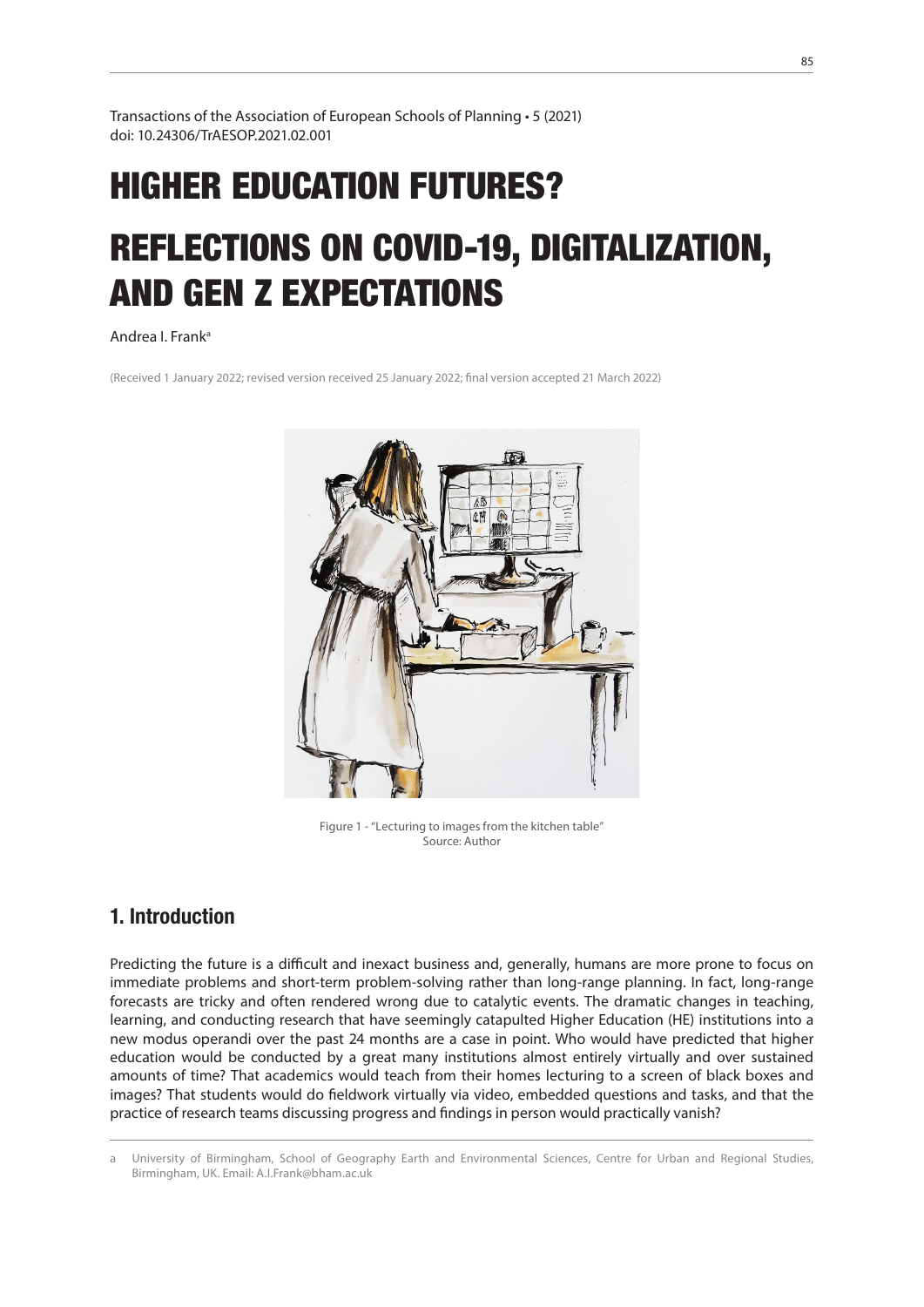As we enter a third year of the pandemic with yet another variant of the virus, Omicron, and a consequent surge in infection rates, it may be valuable to step back and draw on a wider picture. What shape might HE take in the future? How does virtualization impact on learning and teaching and how might other university activities be affected by these trends? A raft of special journal issues and scholarly work is testament to the fact that many academics are trying to digest and get to grips with the changes that the COVID-19 pandemic continues to force upon educational practices as well as practically all other aspects of how we live our lives and conduct business.

The pandemic's impact on teaching, learning, and research has no doubt been stark in many different ways, and, as such, is likely to veil trends and developments already underway since before COVID-19 restrictions were introduced from January 2020 onwards in most countries around the globe. Nevertheless, either one, and certainly together, these developments have the potential to substantially transform HE and its prevalent pedagogical and operational models. Take, for example, the silent but ongoing growth and promotion of postmodern pedagogies supporting learner empowerment which acknowledge multiple forms of truths (Rosenau 1992) and encourage greater flexibility of curricular choice (e.g., Lamb and Vodicka 2021); or the digitalization of HE replete with MOOCS, virtual learning platforms and micro-credentials (Evans-Cowley 2018; Tesar 2020; Barn 2020). At the same time, we notice growing racism and nationalism with implications for internationalization in HE (de Wit and Altbach 2020), as well as calls for more explicit engagement of universities with society (e.g., Barnett 2011) and industry partners. Focusing on training and educational delivery, García-Morales, Garrido-Moreno and Martín-Rojas (2021), for example, suggest that the crisis invoked by COVID-19 has brought the challenges and barriers around online learning into sharper view while digitalization in HE has gained greater attention and momentum.

This paper, then, seeks to bring together various strands of thought on the future shape of HE as strong arguments are made by national governments for the value of, and a return to, the traditional (pre-pandemic) modes of pedagogies (i.e., face-2-face teaching). The reflections were triggered initially by discussions with colleagues and scenarios drawn-up in the press of a post-COVID world (in education and beyond). Along the way, it became clear that other (disruptive) trends such as student expectations, technological advances, and internationalization and globalization may play roles in what futures may emerge and take hold. In particular, ideas focus on education and training in the field of spatial planning; they are subjective and personal, and still taking shape. Beyond some general scholarship on future forms and models for HE, reflections draw on:

- 1. experiences and lessons learned from online teaching and what seemed to work and not in spatial planning education and related subjects (e.g., human geography, urban design etc.);
- 2.discussions on the future mix of online and face-2-face teaching by university management and vanguard thinkers; and
- 3.student statements on the expectations of young adult learners (generation z) regarding educational formats and delivery.

This paper is structured around the perspectives of three key agents involved in the HE learning process, or ecosystem, to draw on Barnett's (2011) terminology: (a) Educators/Professors, (b) the institutions (universities), and (c) the learners/students. The order by which they are presented is random and does not indicate any ranking or hierarchy.

## 2. Spatial Planning Educators' Perspectives

Estimates by UNESCO suggest that the learning experience of over 1000 million learners in HE world-wide was affected by the closure of HE Institutions in 185 countries in April 2020 (Marinoni et al.,2020). Similarly, the teaching experience of millions of educators also changed. As the pandemic unfolded from March 2020 to December 2021 (and counting) – HE institutions put in place "emergency online education" driven by the need and desire to continue education provision while adhering to the physical distancing stipulated by most national governments. According to a survey by the International Association of Universities (IAU) from April 2020, 85% of responding institutions shifted classroom teaching to online mode (Marinoni et al. 2020). This in turn saw academics learn (not necessarily master) the art of teaching online. Academics worked tirelessly (see e.g., Kunzmann 2021), supported by IT staff and education development experts to adapt materials and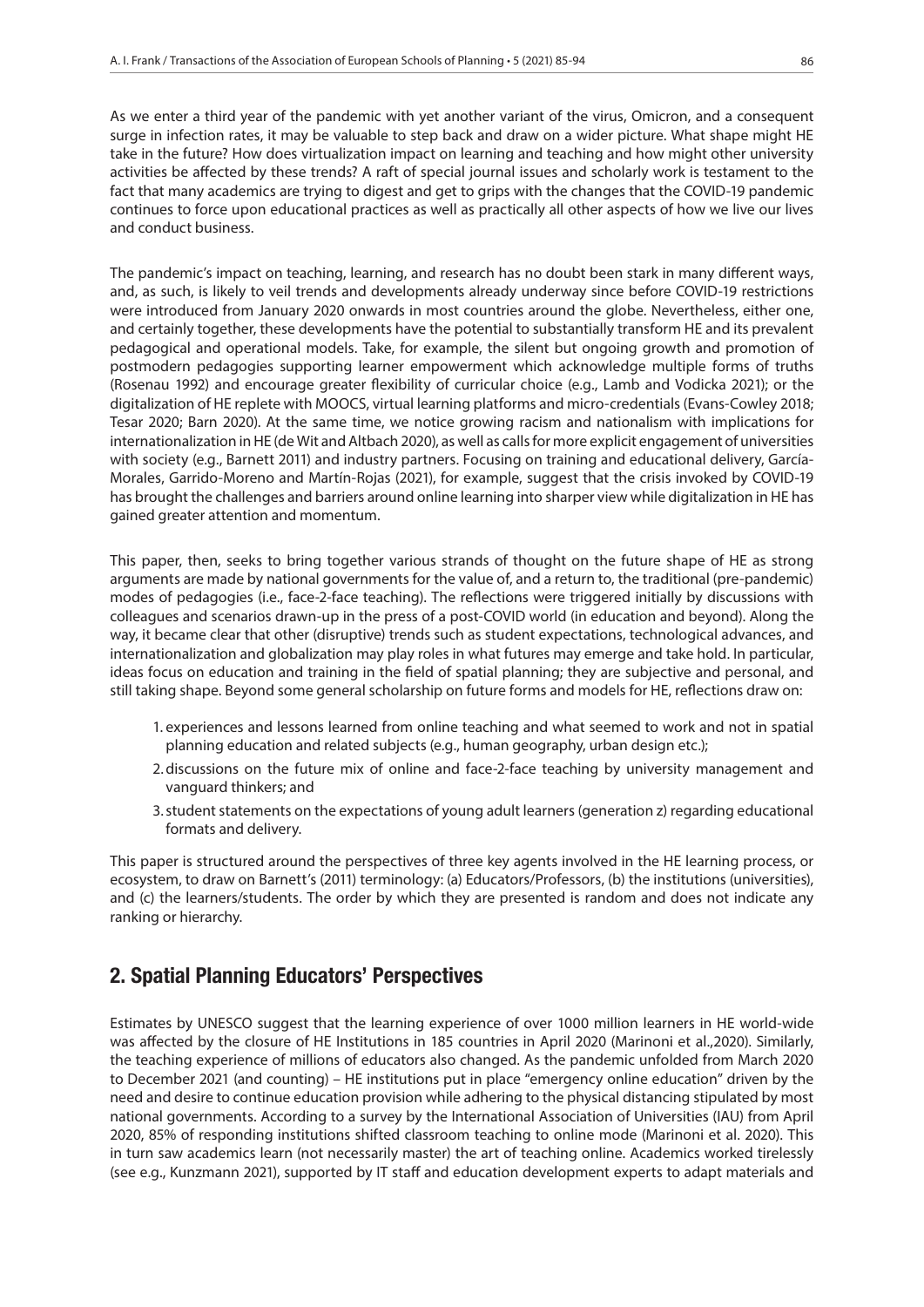teaching approaches as best as possible, and institutions purchased new software licenses to facilitate online processes and collaboration after weeks rather than months or years of deliberation.

The achievement of shifting to online/distance-learning modes, more or less overnight, is remarkable. It illustrates what academia was and is capable of and represents a massive boost to the digitalization of learning in HE. The use of pre-recorded as well as synchronous live lectures or discussions conducted online became a common feature in this emergency. It demonstrated that online approaches can, to some degree, replace what lectures, small group seminars, one-to-one supervisory, or tutor meetings have traditionally offered. Although stressful and unfamiliar, the forced wholesale virtualization has worked in a good number of cases surprisingly better than expected; even in spatial planning education. Perhaps, this should not be such a surprise. Albeit the exception rather than the norm, there already exist spatial planning degrees which are entirely and successfully delivered online (Evans-Cowley 2018).

However, it must be stressed that the educational experience online is not the same as that based in a classroom. A (simple) shift from face-2-face to virtual teaching may be easier and works better for certain subjects and learning tasks than others (Mironowicz and Schretzenmayr 2020; Marinoni et al. 2020). Curricula and modules in online programs are specifically designed for this style of delivery and learning. In contrast, programmes traditionally taught in person are not. In the case of the pandemic, this meant that the delivery of (inter-)active learning activities common for spatial planning education required rethinking and adaptation. How can we re-create discussion enabled via in-class exercises, workshops, and ad hoc groupwork activities that gain momentum from presence in shared physical spaces? The presence and connectivity with the teacher and others which is important for learning is difficult to establish in virtual space and, as a result, social learning processes were starkly curtailed. Based on student feedback, online live (synchronous) lectures offer a comparatively superior experience and were preferred to pre-recorded material by learners as it created opportunities for immediate interactions with the speaker as well as peers. It also offered a schedule and structure for the days and weeks of the semester that many felt to be useful. Moreover, the synchronous interaction with students gives teachers an opportunity to check comprehension and re-explain concepts found to be unclear – at least in theory. In practice this was often hampered as students remained 'invisible' by choice or lack of access to bandwidth or equipment. This made it difficult to judge levels of understanding and actual presence (Figure 1).

The ubiquitous availability of suitably fast and stable internet, or rather the lack thereof, and unavailable equipment such as screen cameras were a key constraint in what could be delivered in practice. This created stark inequalities in student learning experiences across localities. Limited IT and network capacities did curb the ability of institutions to offer synchronous live streaming of lectures while in others, such as the UK and Switzerland for example, live-lectures were offered in parallel to pre-recorded materials.

Although Stepper (2021) highlighted the temporal and spatial flexibility that online modes created for all involved – workloads for educators generally increased. This resulted not only from their need to acquire online teaching skills, but also from having to develop new materials. For example, government-imposed lockdown restrictions meant that off-campus learning activities were prohibited and therefore replacements or surrogates for site visits and the like, which are essential in spatial planning and built environment disciplines, had to be developed. Creating new resources, such as virtual study trips, takes time. Readily available material including Google maps and street view are not necessarily suitable as they can be out of date in fast changing urban development areas. To overcome this, some educators created and narrated videos (see e.g., Mironowicz and Schretzenmayr 2020). Feedback from students on the usefulness of virtual field work and site visits is still sparse; the little that is available provides a mixed picture as to their effectiveness in understanding a development site. The notion is that this was "better than nothing", but students indicated that the material generally failed to convey size, scale, and the feel of a space. Whether in future - technology (e.g., augmented reality, camera drones, and so on) might enable more realistic experiences is an issue that will have to be explored. Thus far there seems to be agreement that these kinds of learning activities should be held in person rather than virtually.

Difficulties in adapting and challenges were also experienced in the delivery of design studios and group work. Greater understanding and learning seem to emerge from physically drawing lines, or adding to a sketch in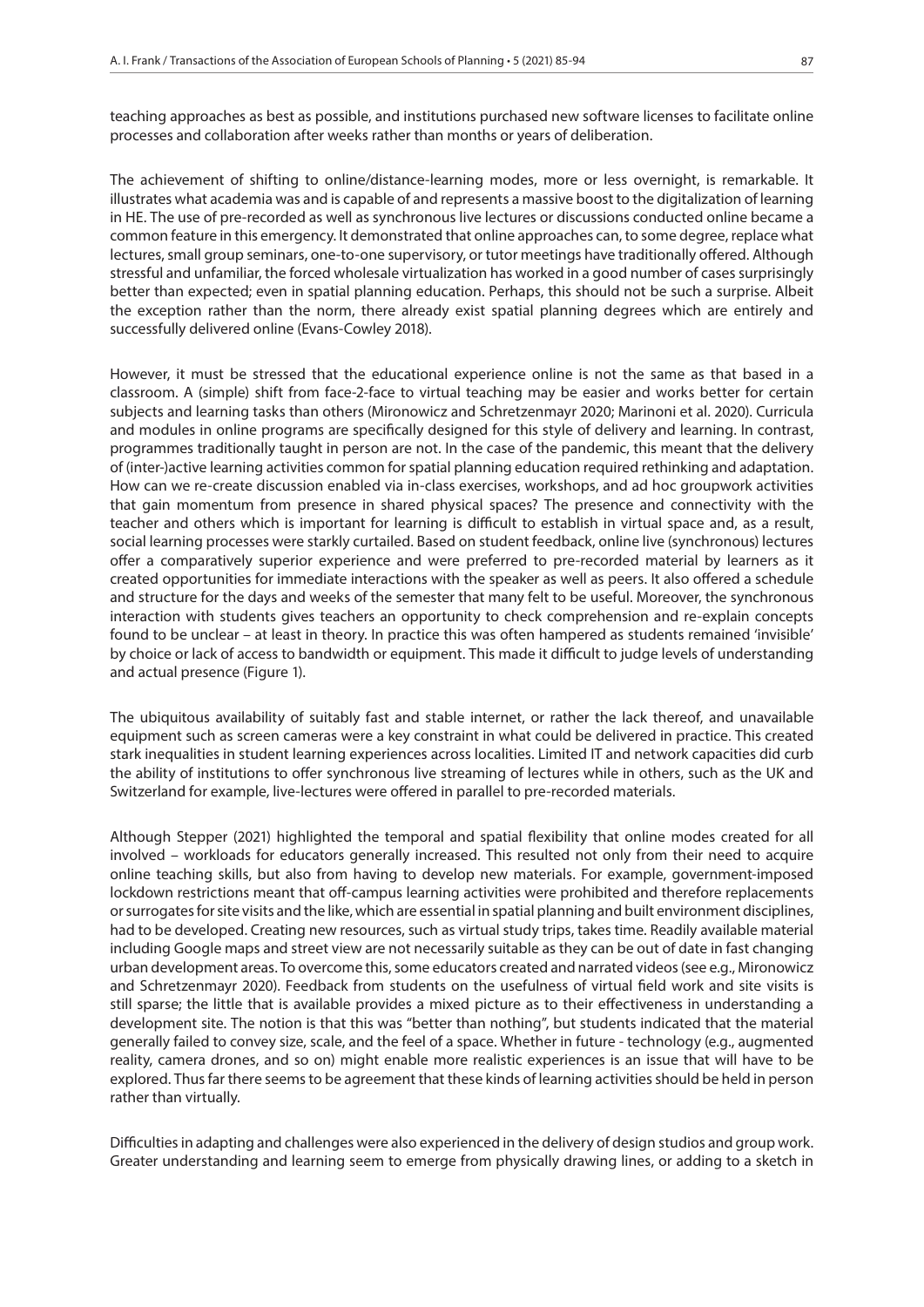person, while explaining the rationale of suggested amendments. The technology exists to do this online via screen sharing, but this was certainly limited to better endowed institutions and their educators and students – where the institutions provided the requisite tablets and software to all who needed them (Marinoni et al 2020). Introductory design skills and competencies were particularly difficult to convey in remote learning settings.

As for group working, what emerged was that the technology savvy social media generation required considerable guidance in how to work collaboratively in an online, remote environment. Students practically growing up with platforms such as Facebook, Instagram, Twitter, and WhatsApp were unable to recognize the shortfalls of such tools for formal, structured teamwork. They needed coaching and encouragement to use Zoom, MS Teams, and similar platforms to collaborate, and share documents and resources for projects in a professional manner. Issues that normally create tensions and problems in group work were equally present in the virtual environment including differences in working styles and communication.

On the plus side, the new online modes also created new opportunities which were quickly recognised. Teaching remotely may enable individuals to reduce commuting times and costs, although physically separating work and non-work life also brings benefits. The new modes can clearly serve as equalisers of opportunity for students and staff with mobility issues who found it easier to participate in learning activities from home. Another substantial benefit was that it became far easier (cheaper and more sustainable) to get experts from far flung places to join an academic panel or give a guest lecture. The guest speaker did not have to travel, there was no need to apply for institutional funds to cover travel and subsistence, and the carbonfootprint became far smaller. Similarly, as congresses and academic conferences were moved online (Cermeno and Baldewein 2020), these networking and learning opportunities became accessible to larger numbers of budding academics and doctoral students as no travel, overnight stays, or associated costs were accrued. Finally, some students found recorded material helpful for their learning as they could review things multiple times, and study at their own pace.

# 3. Institutional Perspectives

While there were various degrees of existing digitalization in higher education mostly via educational platforms (Moodle, Blackboard, Canvas etc.) which functioned as data repositories, managed assignment submissions including marking and feedback, and supported independent learning in the form of activities such as tests; more active uses of digital technology for teaching remained the exception rather than the rule. Educators have sought to use blogging, discussion forums, and similar approaches for nearly 2 decades but they have generally not been mainstream elements in HE teaching. Other approaches have also been trialled such as Just-In-Time-Teaching (JITT) supported by teaching innovation grants (Grimm and Sinnig 2021). The pandemic has certainly sped up innovations in this area, and scholars believe that many of them will probably remain part of HE provision, albeit in moderated and refined form. Morales et al (2021) report based on a survey of institutions in the European Higher Education Area (EUA, 2020) that three quarters of responding institutions plan to enhance their digital capacity, and that 92% want to explore new ways of teaching.

Given that institutions have invested considerable amounts of time and money into the digitalization of programme provision – they are likely to seek to reap some (financial) return from their investments. Generally, labour costs are the main expense in HE, followed by estates. Space, i.e., buildings are expensive assets, and teaching rooms in many institutions are in short supply. Remote provision and academics working from home at least part of the time could help reduce space pressure and could also be beneficial for institutions which offer programmes at spatially disparate campuses. Hot-desking and sharing offices could significantly reduce demand, whilst streaming lectures and holding seminars remotely will lower pressure to accommodate activities in physical rooms.

There have also been suggestions that pre-recorded lectures could be re-used thereby freeing academics' time to engage in research, community engagement, or other student support rather than preparing and holding lectures in person – although there are legitimate counterarguments here. These include, practically, that not all skills can be effectively taught at a distance, and ethically, how would research-led institutions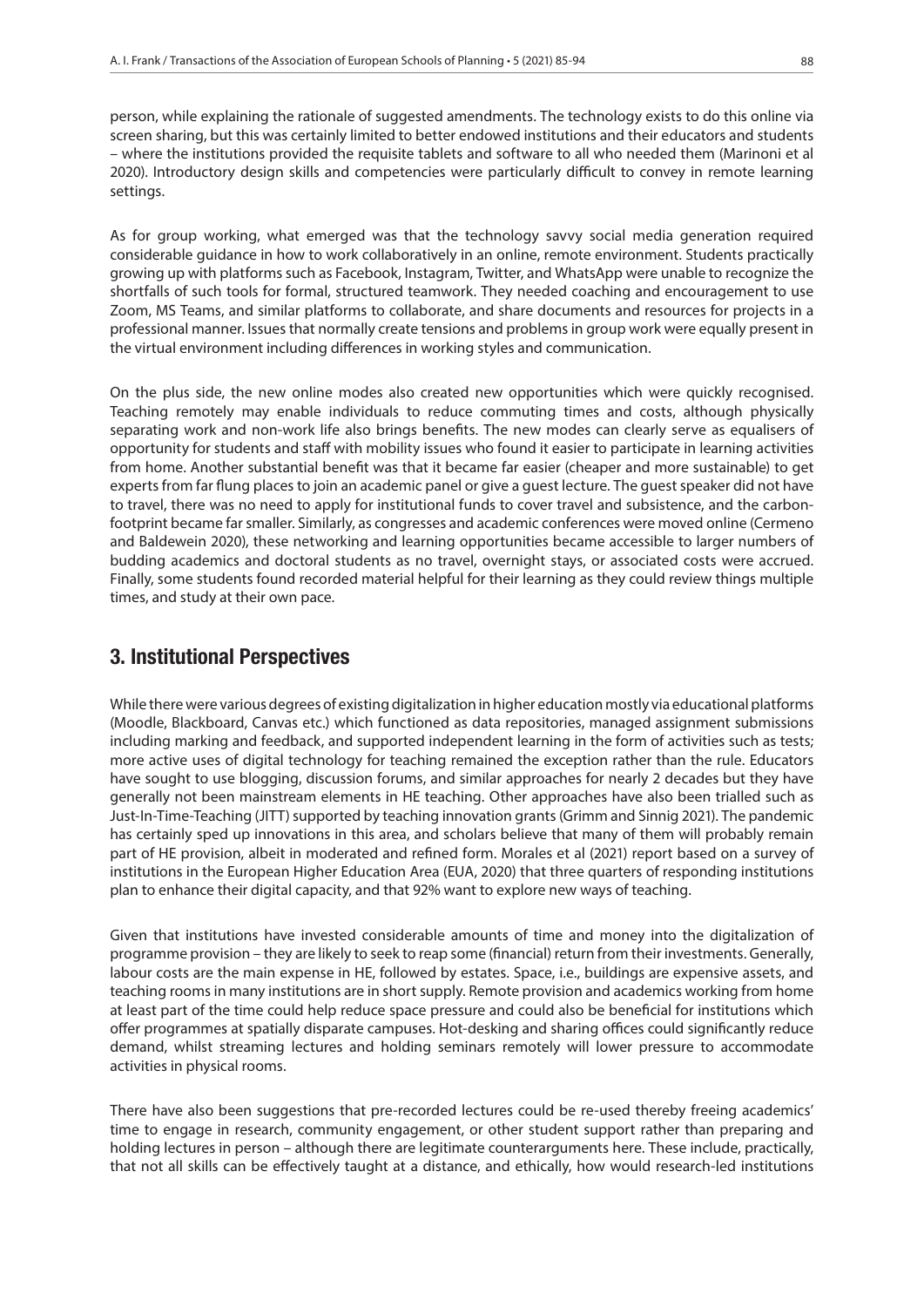justify the re-use of lecture materials especially in advanced level modules when research findings should be informing the content of modules? Moreover, in fields such as urban and regional planning where legislation and policies change frequently, re-using old content is considered to be unviable and to reduce students' employability. In sum, there may be opportunities for re-using material but realistically this is most likely to be the case with introductory lectures where there is little need for change. The approach, however, remains at odds with the fact that pre-recorded material for self-study starkly limits opportunities for interaction, and this is emerging as an important element in the learning and knowledge construction process. This creates an obvious dilemma: while basic material for starting semesters may require the least in terms of updating, it is at the start of their university studies that students appear to have suffered most from a lack of in person interaction with educators and their peers. For example, Alibudbud (2021), and Lischer, Safi, and Dickson (2021) recount that the forced online learning during the pandemic has impacted negatively on students increasing stress, anxiety, and absenteeism. The need to use new technology skills, issues of productivity, and information overload affected students from lower socio-economic backgrounds disproportionately as their limited financial capacity increased pressures to access gadgets and internet connectivity (Alibudbud 2021).

Given physical distancing needs, classical examinations in particular had to be replaced by various forms of alternative assessments, including open book exams. At an institutional level, this meant that new standards and protocols had to be developed that offered consistency as well as ensuring authenticity and preventing unfair practice (as far as possible) with students being in remote settings. Many assessment techniques used in spatial planning education such as oral presentations could be transferred reasonably well into a synchronous online environment and it seems, overall, that the use of formative feedback and self-administered online tests increased. An overall more diverse set of assessment approaches is certainly a positive effect as different formats suit different students and can thus help equalise performance.

Even pre-pandemic many institutions had strategic plans to expand digitalisation in their institution, and early discussions in teaching and pedagogy circles viewed the advances made during the pandemic in teaching technology as an opportunity to fundamentally rethink pedagogies and education provision in HE. Opportunities were seen in hybrid, and blended learning, that mix in-person and virtual learning in a more balanced manner. So, while in pre-pandemic times, 80-90% of the traditional university teaching was in person with 10-20% online material, this was flipped during the height of the pandemic (Figure 2a, 2b). With a gradual return to face-2-face teaching, a new ideal was envisioned that would see online and in-person teaching and learning elements complement rather than replace each other (Figure 2c). For instance, technology to enable virtual and in-person teaching at the same time exists and has the potential to create a more inclusive learning environment bringing together students from different parts of the world in a virtual session, or enabling students unable to travel to campus (illness, disability) to partake in on-campus teaching.

Ideally, teaching and learning, online and face-2-face would be closely integrated and collaborative in a postmodern sense, with teachers and learners exploring and learning together. This could truly simulate (current and future) working conditions in practice. For example, students could direct others who wear body cameras on site visits (possibly enhanced by augmented reality) and share this experience. Or, they could practise working like consulting firms with partners in different countries exchanging plans, organising virtual project meetings etc. Here, new areas of research would open by measuring and comparing virtual and inperson experiences, effectiveness and much more.

Interestingly, there has been considerable push-back about 12-18 month into the pandemic against the continuation of (only) online, virtual teaching. Both governments and dissatisfied students demanded a return to in person teaching and as much face-2-face contact time as possible, following 3 semesters of almost exclusive online education. And as valuable and desirable as it may be that teaching does not entirely revert to the pre-pandemic state and that the advancements in online teaching and learning are built upon and its benefits not overlooked, at the time of writing institutions have largely complied focusing again on in-person teaching while limiting parallel online provision based on resource and logistical grounds. Discussions on how to creatively combine online and in-person education have largely gone quiet in a workforce exhausted by the efforts of the past 24 months.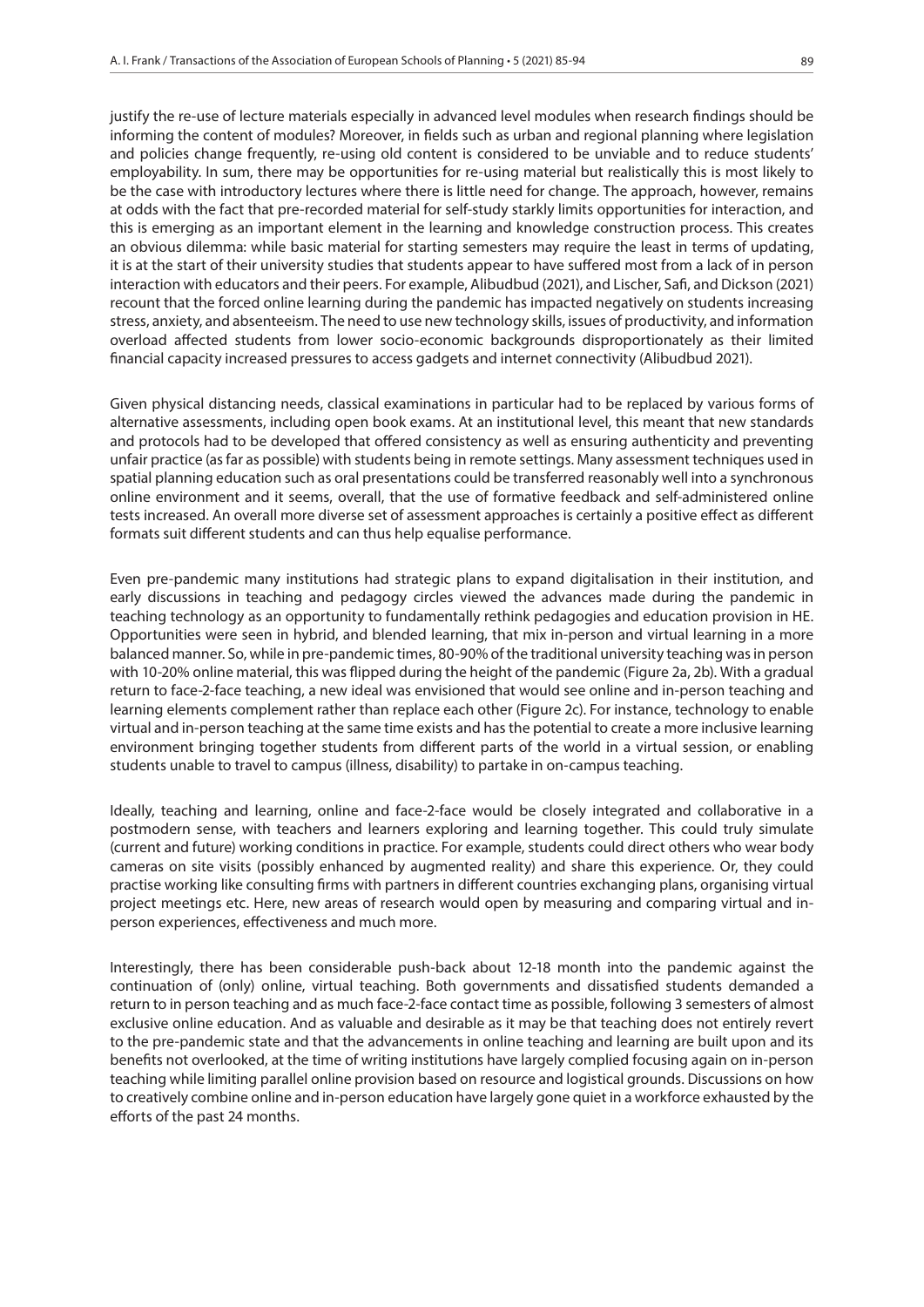

Figure 2 - Teaching Modes in "traditional" University: Pre-pandemic (a), Pandemic (b), and Ideal Post-Pandemic? (c)

# 4. Student and Learners' Perspective

Students currently enrolled in higher education belong to either the latter years of so-called Generation Y (also known as "Millennials") – born between 1981 and 1996, or to Generation Z (born between 1997-2012), which makes up the majority of the student cohort studying in HE in 2021/22. Generation Z is the first generation that grew up more or less entirely immersed in a digital world expecting ubiquitous availability of WiFi and internet access. It is the generation of "digital natives" (e.g., Riederle 2013) who effortlessly switch between virtual and real worlds. It is also a generation caricatured as "constantly clicking", said to be attached to their smartphones (more than cars!), and connected if not addicted to the internet and social media (Dolot 2018). In terms of knowledge acquisition, research by Chicca and Shellenbarger (2018) reveals a preference for practical information which appears relevant to a particular task. This is in line with a classification as selflearners and entrepreneurs. As learning modus - visually based material is preferred over reading (Vizcaya-Moreno and Perez-Canaveras 2020) including online tutorials or videos, interactive gaming, and virtual learning environments. Given these leanings, one could suspect that students of this generation may adapt to the online, remote learning environment rather easily, or even embrace it, if the teaching material is suitably adapted with a mix of lectures, video, seminar, and interactive exercises.

As always, one has to be wary of overgeneralization. Personal experience and discussions with colleagues, show that students have markedly different preferences. Individual learning styles, expectations, and personal situations matter. A few students who dislike teamwork expressed open satisfaction with the new modus operandi as it enables them to pursue a more individualistic learning approach. However, most students enrolled in traditional programmes had not chosen a distance-learning type education and were consequently disappointed by the remote learning experience. In fact, they expressed a strong preference for face-2-face interaction and longed for a return to the classroom. It's clear that studying at a university campus does provide more than an opportunity to study and expand one's knowledge and professional skills. It means meeting others and expanding one's social circle and developing a network of friends. Knowledge production and learning is a social and community-based activity. First year undergraduates especially were looking forward to making new friends. Yet, without being able to get to meet and know others, the study experience became an unexpected isolated one with many students struggling to focus, remain motivated or even suffering mental health issues (Alibudbud 2021; Lischer et al 2021). As such, many Bachelor students expressed a preference for face-2-face teaching, as this offered structure and organization to the day and week – even though they had to wear masks. Students who had progressed to advanced levels of their programme often had a circle of friends and peers who they knew well enough to continue to work and socialize online (at least for a limited period of time).

On the positive side, part-time master students, especially, those who had longer commutes quickly identified merits in online teaching as it saved on travel expenses and eliminated commuting. Yet, they also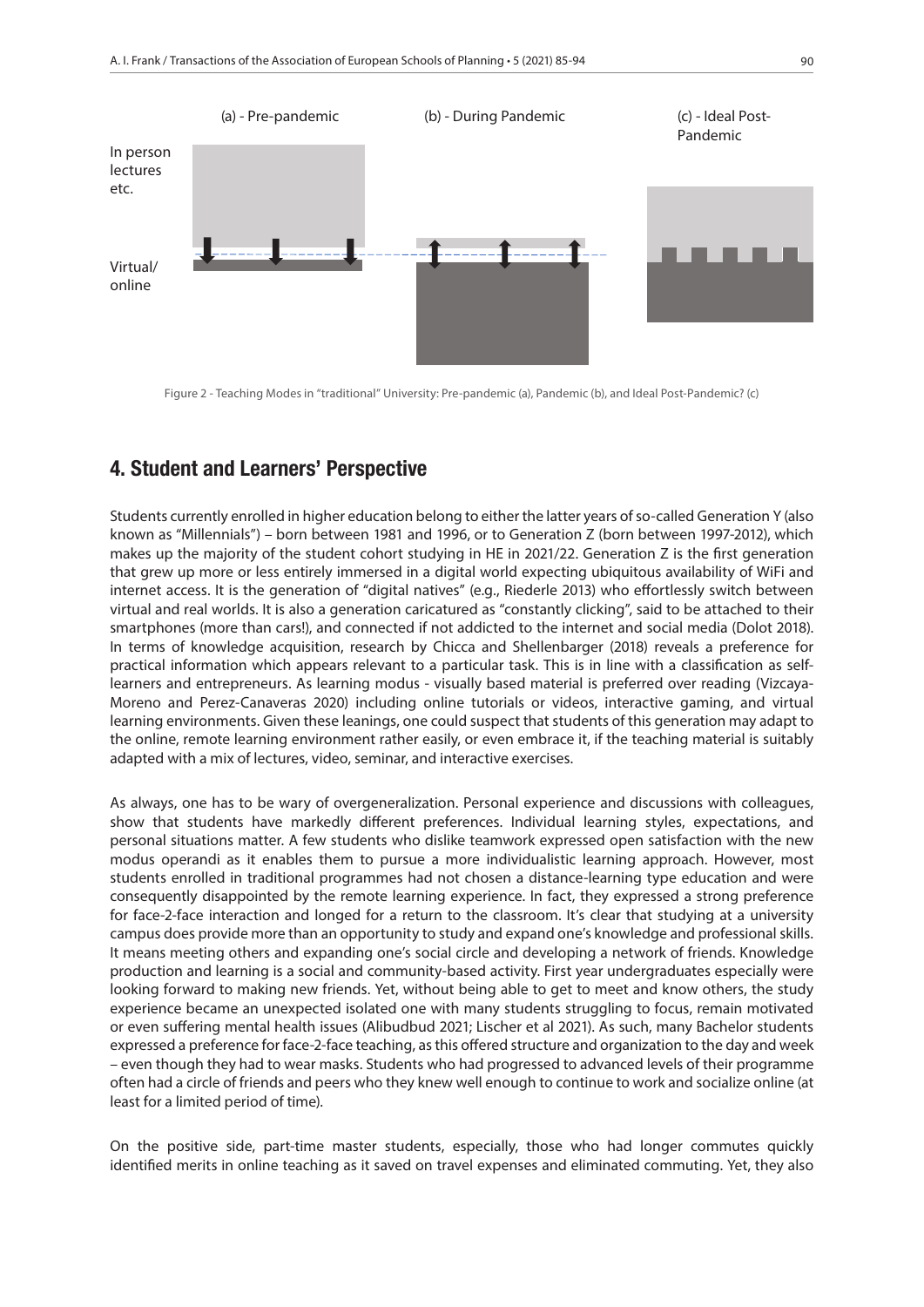acknowledged the value of spending a day on campus as giving them a useful separation from their normal work environment. Some also commented that working in groups around a table offered something that was hard to replicate with the collaboration software made available to them to facilitate collaborative learning.

Over the last few months, in fact, relevant research on the value of working or learning, making decisions, and navigating the world as a group in relatively close physical proximity has been re-visited. The chance encounter, the word or opinion from another student – perhaps only picked up in passing - can trigger new thoughts and ideas. Gossip and exchanges over coffee and lunch, often only marginally related to a certain problem can prove valuable to learning and knowledge acquisition. These incidences of intangible knowledge acquisition are difficult to replicate online where spontaneity is hardly possible due to the need to plan and pre-schedule meetings and activities (Tett 2021), although some software options that offer this are emerging. Nevertheless, there remain the technical issues of bandwidth and WiFi access.

And while we all had to learn how to work remotely and use new tools, it became clear that the digital natives might have expert knowledge on how to use Instagram, Twitter, Facebook and Snapchat etc. – but they still had little experience on how to manage their time, or organise projects. Self-learning in that respect seems to be less successful as corroborated by a presentation by Philipp Riederle (www.riederle.de) for a *Teaching Awayday* at the University of Applied Science in Stuttgart, Germany. While the 26-year old Philipp suggested that his generation would relish access to MOOCs and greater freedom to choose courses for their own development (rather than following a prescribed and designed programme of study in a particular discipline or field), he acknowledged a need for coaching students on the practicalities of research and studying. Choice and a focus on practical aspects to successfully complete a project might befit the attitude of Gen Z students, yet, how can a rounded knowledge acquisition be ensured that encapsulates not merely popular thoughts and technologies but also alternatives and critical voices? This is particularly crucial as knowledge is regrouped by search engines with the frequency of access intimating relevance and best fit. Moreover, how do learners know what they don't know?

Another suggestion – such as learning from the "best" in the field and thereby reducing the number of educators giving lectures on a particular topic and freeing others to do "other" things sounds like an economic optimization strategy that could play into the hands of institutions and governments seeking to reduce costs of HE. It would mean online only access to these stars (at least for the majority) and one wonders if this might reduce resilience in the system and lead to an impoverishment of thoughts and ideas that might ultimately have a negative impact on innovation and change. On the one hand, star researchers might not be the best educators and vice versa and on the other, what if any one of these stars propagates authoritarian ideas? Nature is incredibly diverse and often – species and developments that appear less competitive and dominant – play a valuable role in keeping the ecosystem running. Finally – while many students have expressed a desire to return to in person education – some students, including those with intermittent health issues, or those unable to travel due to various international travel restrictions, or family issues, have voiced a desire to continue with remote learning.

# 5. Possible Futures for Teaching and Learning in HE

In closing, what might all this mean for HE institutions and the approaches that could be taken for teaching and learning in the future? Although this paper focuses on spatial planning, urban design and other related fields, some of its thoughts might also apply more generally. Broadly, several themes are emerging.

**First**, there are certain learning outcomes that are better achieved through in-person interactions and teaching – such as initial design instruction, or systematic analysis of development sites and vanguard projects. There is also a lot of construction of knowledge and valuable professional network initiation from intangible class-room based communities of learners and spontaneous mingling in person whose role in the personal development of graduates should not be underestimated. **Second**, there are unique opportunities that remote/online education offers such as more sustainable international collaboration and "bringing in" guest speakers and specialists or attending conferences; there is a potential here to enhance inclusivity. **Third**, institutions have invested a lot in the digitalization of HE teaching and learning, and are therefore exploring options to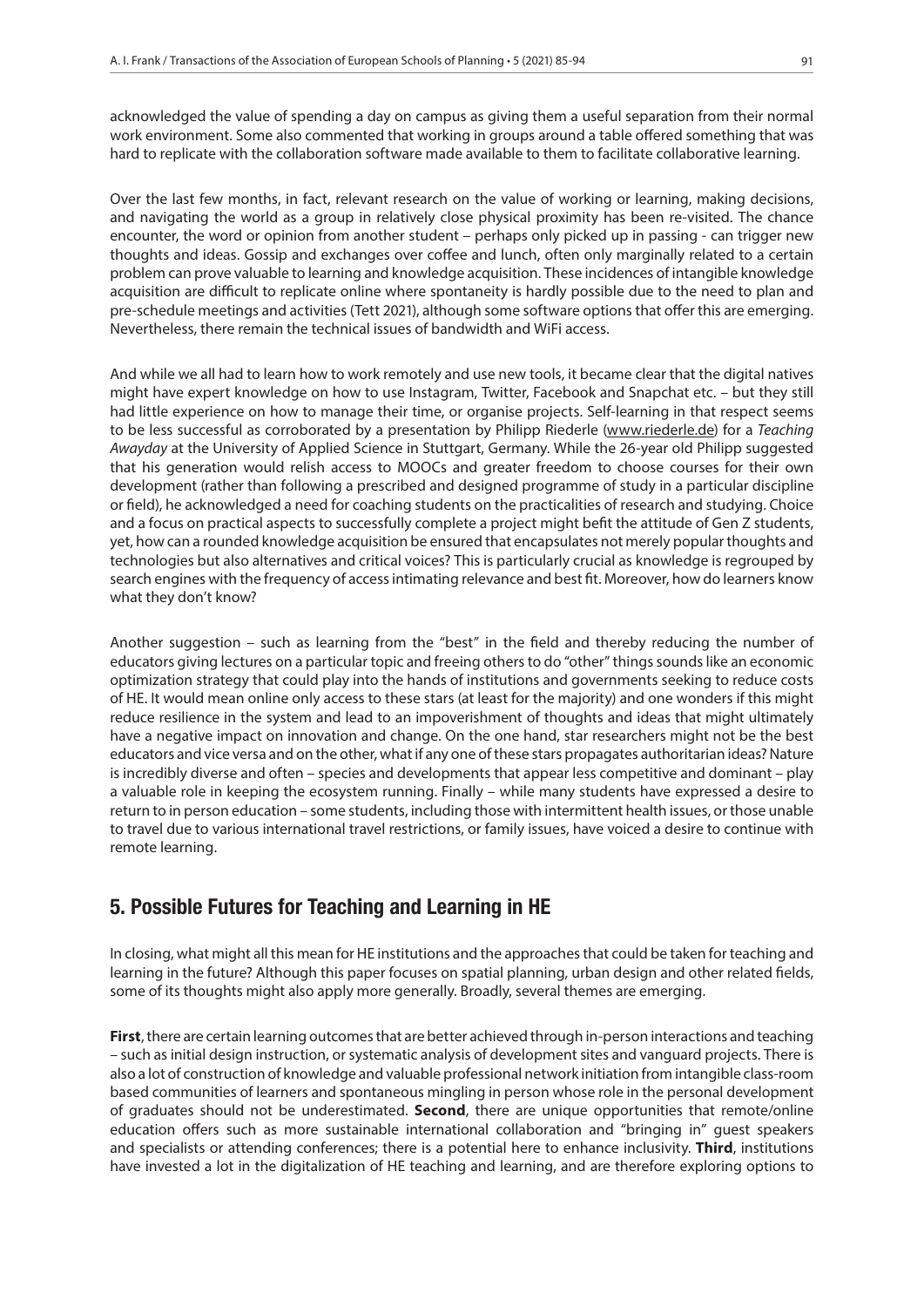economize on further employing such modes in one or another manner. **Fourth**, students (particularly from Gen Z) are longing for more practice-based, visual learning experiences which can immediately be related to projects or problems (i.e., problem-based learning). They are also keen to have more flexibility and choice to select their own learning path as well as a willingness to embrace online modes, with webinars and online lectures especially if these are provided by internationally known academics.

So, in response to themes one, two and four, HE institutions could decide to re-shape their programmes to be more flexible in terms of delivery modes as well as in terms of interdisciplinarity of subject choice/combinations.

#### *a.Fuzzier boundaries in delivery modes*

In the past, a fairly strict distinction existed between on-campus/residential programmes and remote/ distance-learning programmes delivered nowadays predominantly online. In future, institutions may choose to soften these boundaries. Programmes that are being delivered in parallel online and in-person with some interaction between participants from both groups may become the gold standard in the future. This may include creative hybrid blends that offer some teaching online but also have blocks of teaching in residence. Additionally, a more flexible approach and fluid boundaries between part-time and full-time programmes can also be envisioned. A modular approach where students can flexibly enrol in a degree programme over a longer time, taking only a single module one semester, but a full load another used to be a valid possibility prior to the reforms that sought to create a common European Higher Education Area (Bologna 1999), but is now significantly hampered by regulations aimed to curb overly long student enrolment. A pay by credit approach instead of by semester (already available in the USA for example) may increase uptake by non-traditional students as flexibility and learning pace could be adjusted to individual learner's needs. Naturally – a drawback could be that students may struggle to complete their degrees at all as a consequence of being drawn away by work and other issues.

Nevertheless, for built environment/spatial planning degrees, the learning of certain topics and skills will likely remain, or return to, the in-person mode. It is quite certain that some institutions will excel in developing novel and innovative ways of creating collaborative learning environments by intertwining online and in-person experiences around new concepts. The most vanguard institutions will employ technology creatively to a) make education more inclusive and b) prepare students for new working models that have emerged in response to COVID19 in employment and practice – including extensive online collaboration, remote/online-diagnoses/analyses, and coaching and networking.

Flexible modes of delivery have helped international students to start or complete their degrees as their travel plans were disrupted by COVID restrictions. Given issues of, at times, hostile visa policies and racism as well as worries about sustainability and long-distance travel – one wonders whether the trend of students seeking to part-take in studies at overseas institutions remotely will continue in the future? This would change the meaning of "studying" abroad – i.e., significantly reducing the learning of cultural and social aspects over favouring access to international scholars and "expert". Given the contextual nature of spatial planning – this could proof problematic in a variety of ways including access to professional societies via accredited degrees.

### *b. Fuzzier boundaries in terms of subjects/field of study*

Spatial planning from early on has been categorized as inter- or multidisciplinary (Schuster 1950), for example, between social and political sciences, engineering, landscape architecture, and urban design and architecture (e.g., Manley and Parnaby 2000). Spatial planners may also benefit from greater understanding of public health (e.g., Ford 1981), computer science and data management, biology and ecology. A completely open study programme may, however, be counterproductive and lead to a low level of understanding of a range of subjects without any real depth. Yet, greater choice and exploration of topics - particularly at more advanced levels of studies- should be encouraged. Fewer prescribed core modules and greater freedom stands in contrast to efforts from some scholars to define the discipline of spatial planning (e.g., Friedmann 1996). In some systems this will require re-negotiating accreditation requirements with government ministries and professional bodies, and there is a risk that professional accreditation of programmes may be lost. Key will be having students justify and reflect constructively on their choices and how these help them solve societal challenges.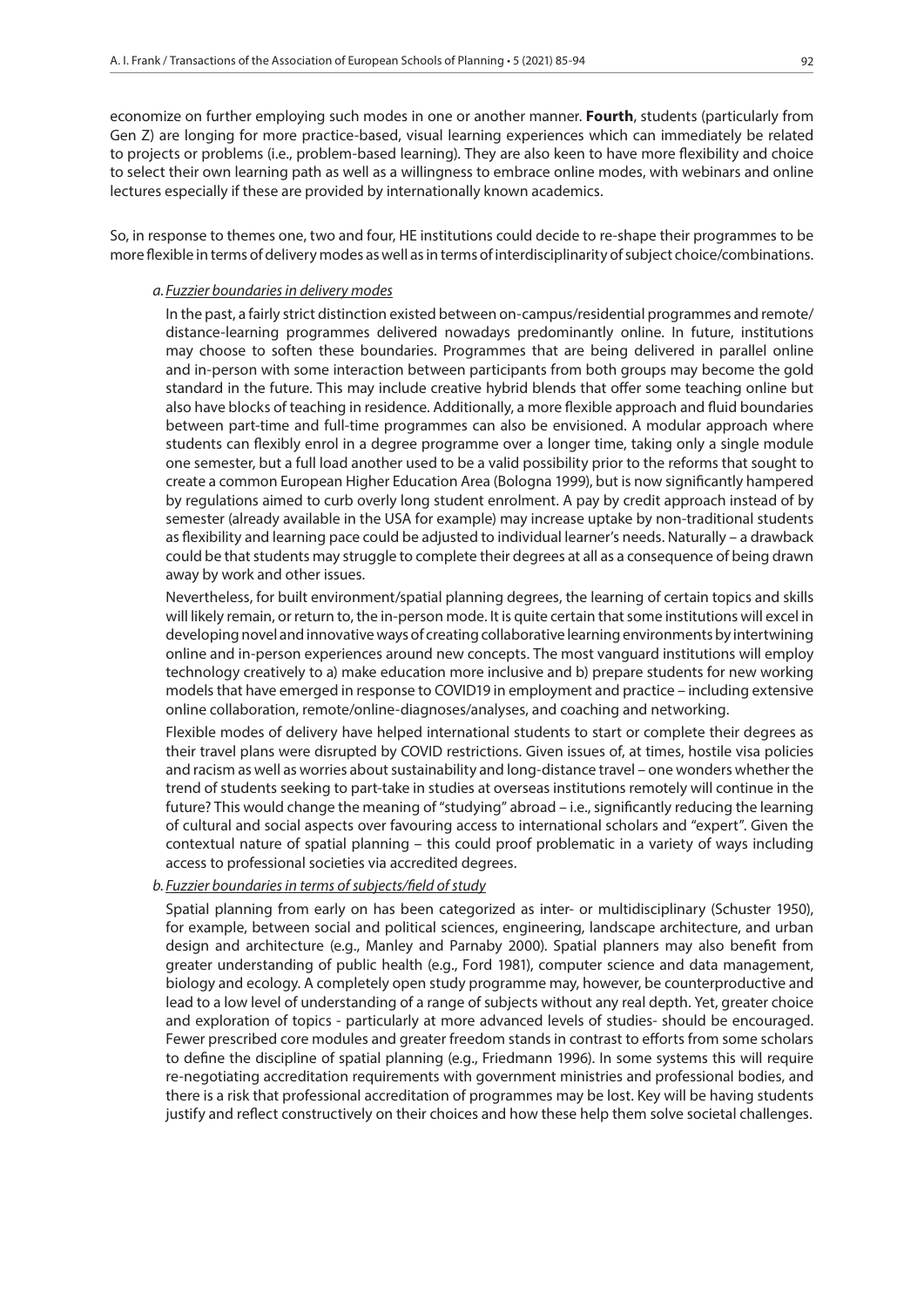## *c. Strengthening learning community and capacity for independent learning*

As was admitted by Riederle (2021), students require support in the form of tutoring and coaching as it provides a sounding board, and assistance in reflecting on the consequences of different learning choices. There is a need to develop social skills as well as online working skills; trust and friendships are key and are easier to acquire in face-2-face settings. It is also likely that students in the future may require specialised support outside of their programme of study; this exists in some universities but is not a ubiquitous offer at present. Students, once they grow more confident, socially and with regards to their future plans, may be given the options to choose their study modus and subject fields.

One thing about the future is that it is not predetermined or faith, but through the choices we make – the future is shaped. In an age of uncertainty and supercomplexity (Barnett 2004), how and what we learn needs to change to enable future generations of students to cope effectively and to negotiate their contributions to society. The pandemic has shown that we cannot rely on previously developed solutions. If academics want to shape the future of HE, teaching, and learning – a retraction to the pre-pandemic modus operandi will offer little more than preserving prior structures with all their issues around equality, diversity, and inclusivity. The pandemic has opened small windows of opportunities and it will take joint reflections and constructive dialogue between learners, educators, and institutional representatives to shape more innovative institutions which can serve a sustainable society. Let's not waste this opportunity to innovate.

## **References**

Alibudbud, R. (2021) On online learning and mental health during the COVID-19 pandemic: Perspectives from the Philippines. *Asian Journal of Psychiatry* doi:10.1016/j.ajp.2021.102867

Barn, B. (2020) *The Digitalisation of the university. WonkHE.* https://wonkhe.com/blogs/the-digitalisation-of-the-university-2/

Barnett, R. (2004) Learning for an unknown future. *Higher Education Research and Development* 23 (3): 247-260

Barnett, R. (2011) The coming of the ecological university. *Oxford Review of Education* 37 (4): 439-455

Bologna Declaration (1999) online:

http://ec.europa.eu/education/policies/ educ/bologna/bologna.pdf Accessed 03/01/2022

Cermeno, H. and Baldewein, T. (2021) Digitale Konferenzen in der Stadtplanung: Fachtagungen im digitalen Raum als Chance für die Entwickung inklusiver, kreativer und resilienter Lernformate. *RaumPlanung* 210/1-2021: 66-72

Chicca J. and Shellenbarger T. (2018) Connecting with Generation Z: Approaches in Nursing Education. *Teach. Learn. Nurs* 2018 (13): 180–184. doi: 10.1016/j.teln.2018.03.008

Cilliers, E.J. (2017). The challenge of teaching generation Z. People. *International Journal of Social Sciences*, 3(1): 188–198. DOI: 10.20319/pijss.2017.31.188198

De Wit, H. and Altbach, P.G. (2021) Internationalization in higher education: global trends and recommendations for its future. *Policy Reviews in Higher Education* 5 (1): 28-46 https://www.tandfonline.com/doi/full/10.1080/23322969.2020.1820898

Dolot, A. (2018) *The characteristics of Generation Z. e-Mentor* 2 (74): 44-50. Available from: https://www.researchgate.net/publication/328564137\_The\_characteristics\_of\_Generation\_Z [accessed Jul 04, 2021]

European University Association (2020) *EUA 2020: Digitally Enhanced Learning at European Higher Education Institutions*. Available online at: http://www.ehea.info/Upload/Board\_DE\_UK\_72\_5\_3\_EUA\_survey\_Covid\_19.pdf https://eua.eu/downloads/publications/digihe%20new%20version.pdf

Evans-Cowley, J. S. (2018) Planning Education with and through technologies. In: Frank Andrea I. and Silver, Christopher (eds). *Urban Planning Education – Beginnings, Global Movement and Future Prospects.* Berlin: Springer

Ford, Ann S. (1981) The health planning professional: A new opportunity for planning education. *Journal of Planning Education and Research* 1 (1): 18-28

Friedmann, J. (1996) The Core curriculum in Planning revisited. *Journal of Planning Education and Research* 15: 89-104

Garcia-Morales, Victor J., Garrido-Moreno, A. and Martin-Rojas, Rodrigo (2021) The transformation of Higher Education after the COVID disruption: Emerging Challenges in an Online Learning Scenario. *Frontiers of Psychology*. doi:10.3389/ fpsyg.2021.616059

Kozinsky, S. (2017) How Generation Z is shaping the change in Education. *Forbes*. https://www.forbes.com/sites/sievakozinsky/2017/07/24/how-generation-z-is-shaping-the-change-in-education/

Lamb, T. and Vodicka, G. (2021) Education for 21<sup>st</sup> century urban and spatial planning: critical postmodern pedagogies. Chapter 2, 20-38. In: Frank, A. and Pires, A. R. (eds) *Teaching Urban and Regional Planning: innovative pedagogies in practice.* Cheltenham: Edward Elgar